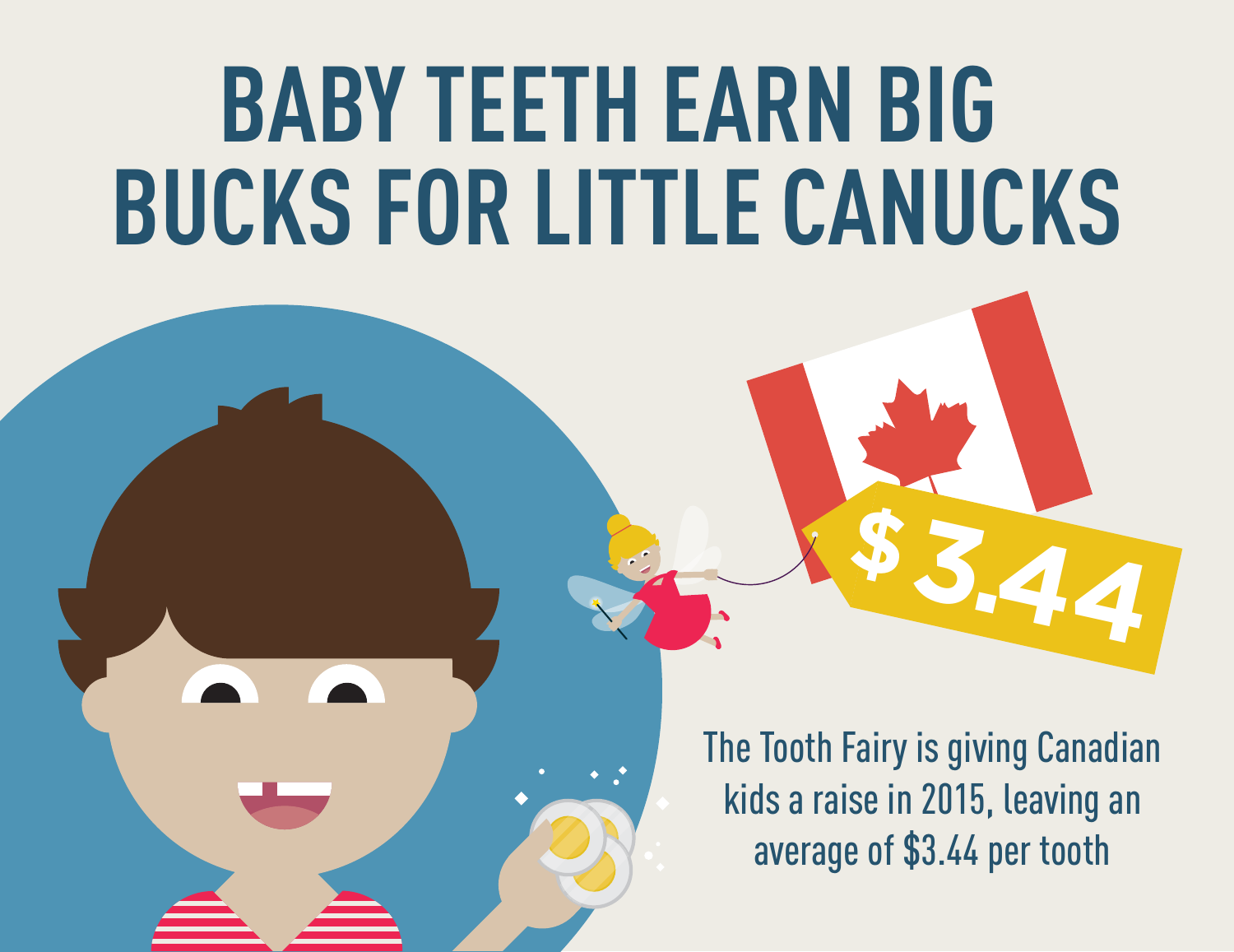#### **PIGGY BANKS POISED TO CHOW DOWN**

Canadian kids receive 23% increase per tooth in 2015



Canadian kids will receive nearly **\$70** for a full set of 20 baby teeth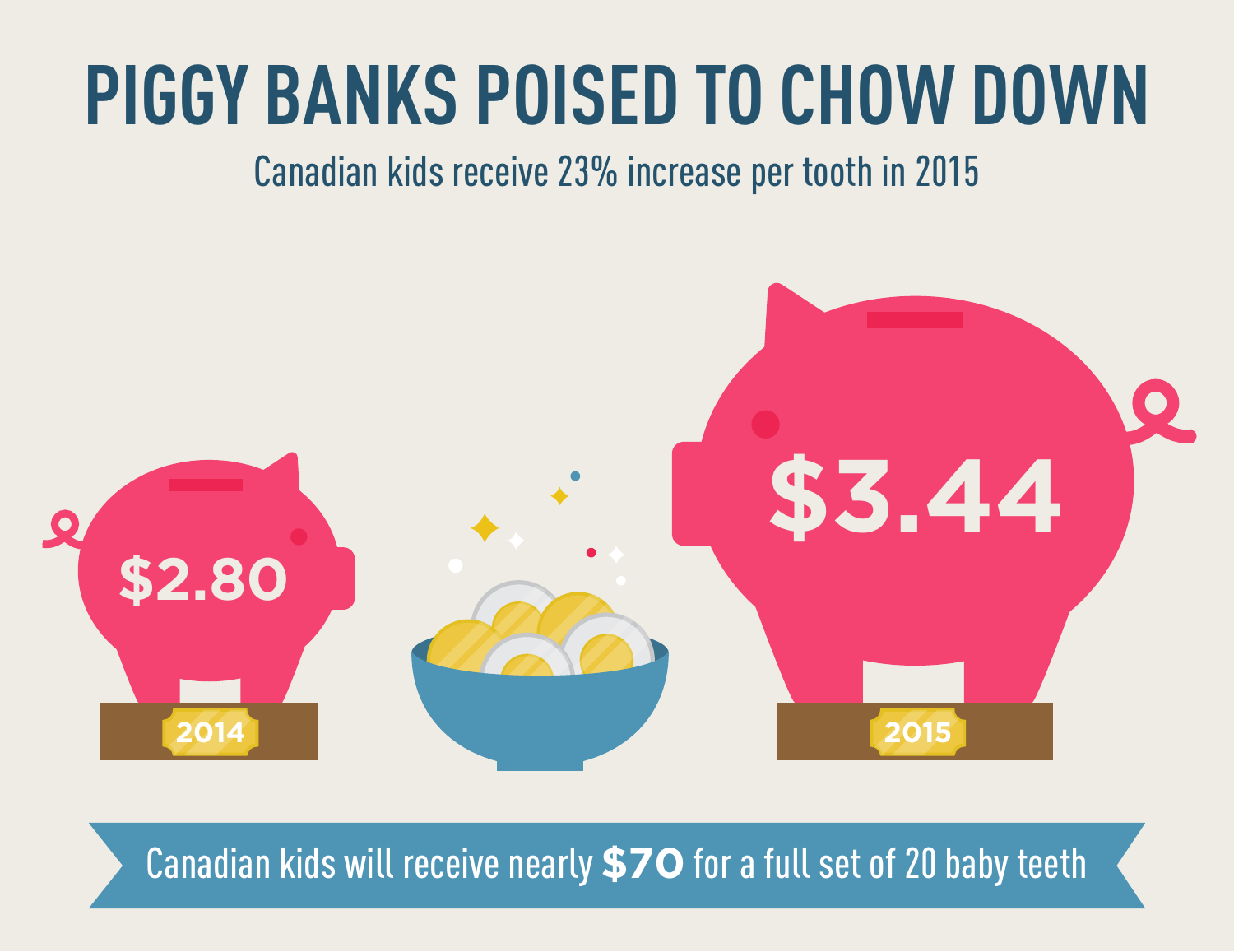#### **THE TOOTH OF THE MATTER**

The most popular payout from the Tooth Fairy is a classic toonie… …but some lucky kids will receive more than \$20 per tooth

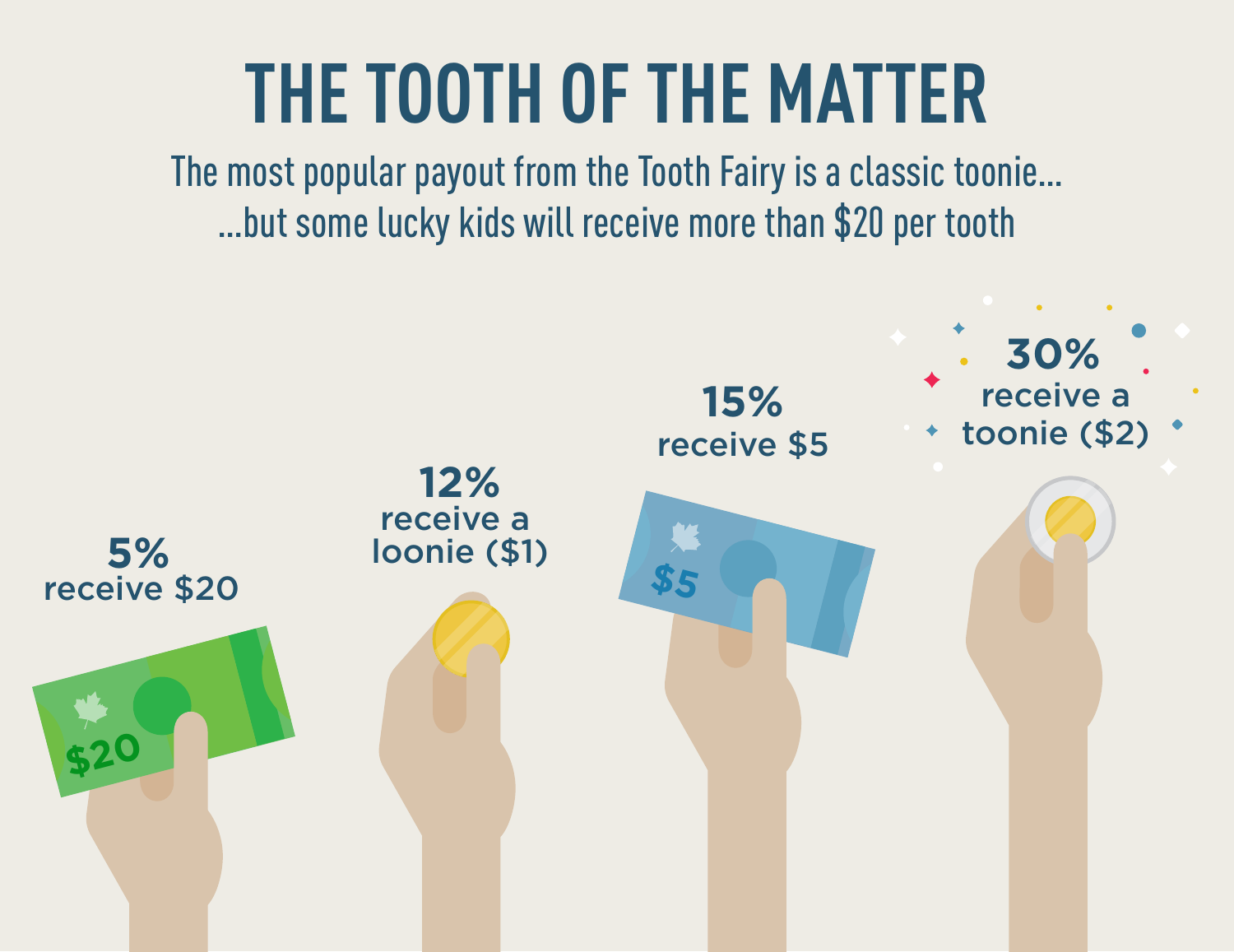## **BIG-TICKET TEETH FOR QUEBEC KIDS**

The Tooth Fairy is most generous in Quebec, giving \$0.64 more than the national average

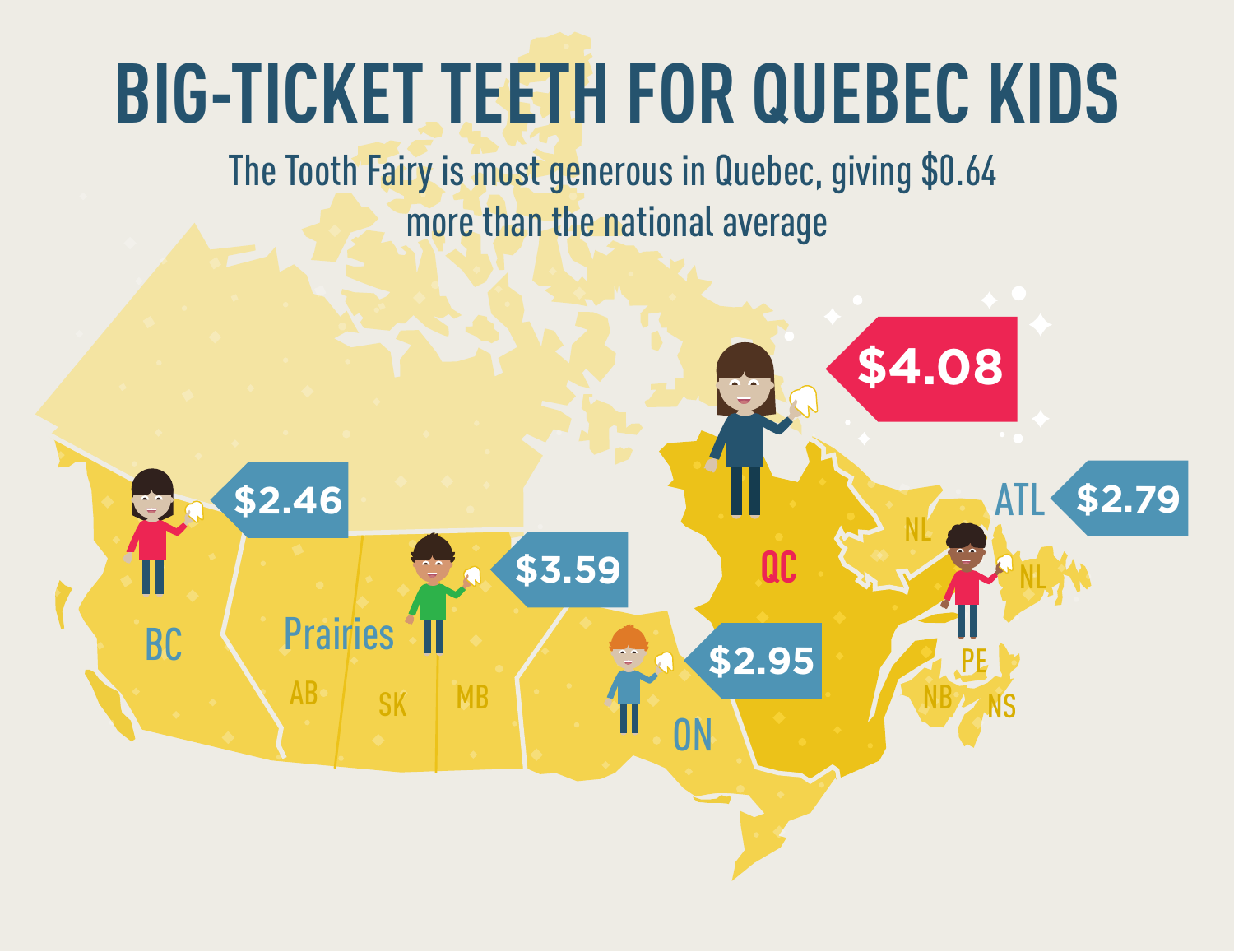#### **PARENTS ON THE SAME PAGE**

#### Moms report giving just 10 cents more than Dads